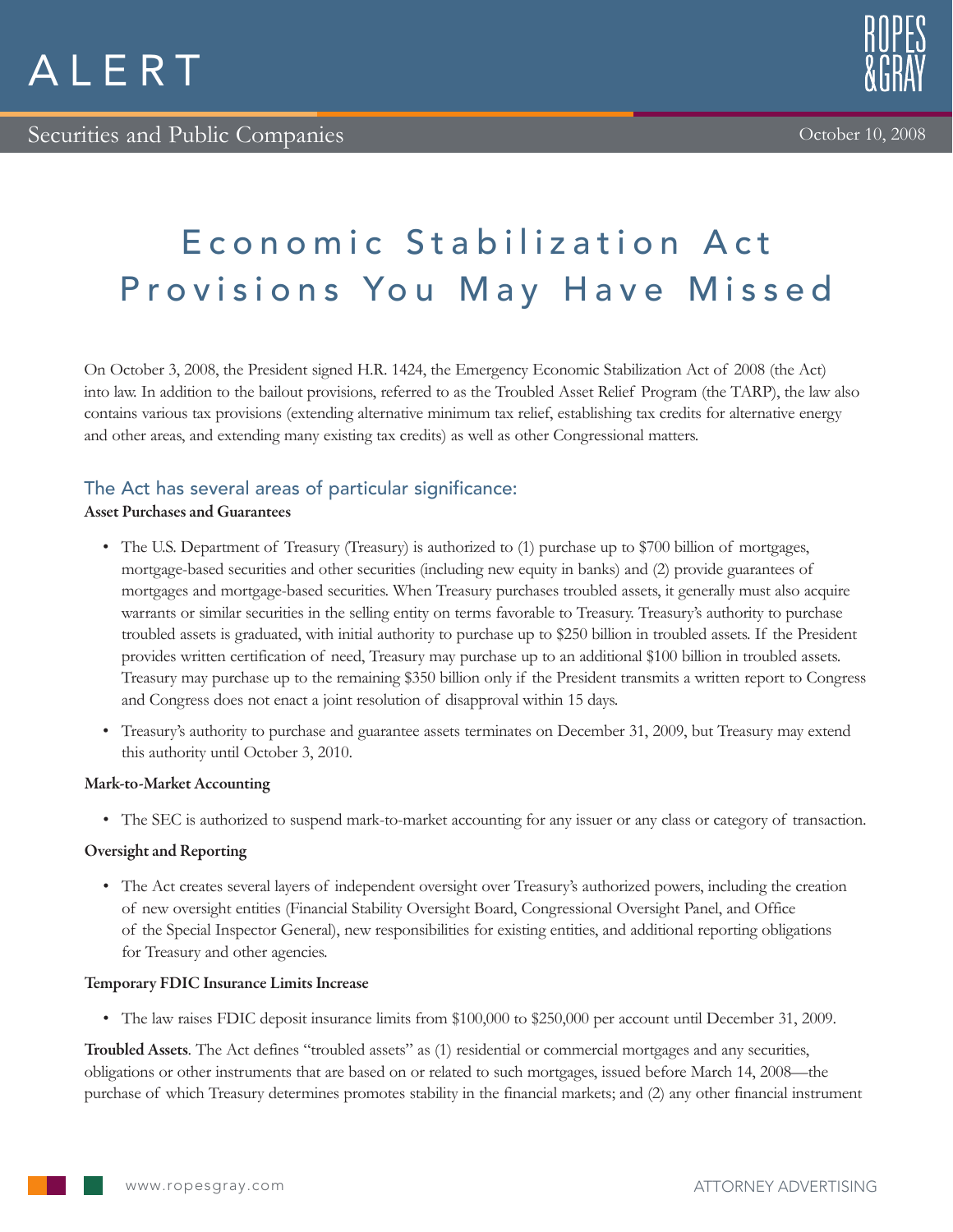the Secretary (after consultation with the Chairman of the Federal Reserve) deems necessary to promote financial market stability, but only upon the submission of written notification of such a determination to Congress. Importantly, "troubled assets" is defined broadly enough to include common or preferred equity newly issued by banks or other financial institutions.

Asset Purchases and Guarantees. The Act authorizes Treasury to purchase and to make and fund commitments to purchase troubled assets. When Treasury purchases troubled assets from a financial institution listed on a national securities exchange, it must also acquire warrants for stock in the selling entity on terms favorable to Treasury. When Treasury purchases troubled assets from any other institution, it must also acquire warrants for stock or a senior debt instrument on terms favorable to Treasury. Treasury is directed to take steps to prevent unjust enrichment of participating financial institutions, including prevention of the sale of a troubled asset to Treasury at a price greater than the original price paid by the seller to purchase that asset.

The Act also authorizes Treasury to guarantee troubled assets originated or issued before March 14, 2008. Treasury will collect premiums from any financial institution participating in this guarantee program, and these premiums will be set at an amount necessary to meet the purposes of the Act and to provide sufficient reserves to meet anticipated claims under this insurance program.

The aggregate troubled assets held and obligations guaranteed by Treasury (net of guarantee premiums) are limited to an amount outstanding at any one time equal to (1) initially, \$250 billion, (2) after the President submits to Congress a certification that Treasury requires additional funds, \$350 billion, and (3) after the President submits to Congress a report detailing Treasury's plan to exercise further authority, \$700 billion, unless within 15 days of such a submission Congress enacts into law a resolution disapproving Treasury's plan. Assuming a presidential veto, Congress would need a two-thirds majority to enact this type of resolution.

Guidelines for the TARP, including guidance on mechanisms for pricing, valuing, and purchasing troubled assets, procedures for selecting asset managers, and criteria for identifying troubled assets for purchase, must be published by the earlier of November 17, 2008 and two business days after the first purchase of troubled assets.

Purchases and guarantees of troubled assets may be made under TARP until December 31, 2009. Treasury may extend this authority to October 3, 2010 upon certification of need to Congress.

Oversight. The Act creates several layers of independent oversight of Treasury's authority under the TARP.

The Financial Stability Oversight Board (comprised of the Secretary, the Chairman of the Federal Reserve, the Director of the Federal Housing Finance Agency, the Chairman of the Securities and Exchange Commission, and the Secretary of Housing and Urban Development) is created to review the Secretary's exercise of authority under the Act, to make recommendations to the Secretary regarding the use of his authority, and to report suspected fraud or wrongdoing to the Attorney General or to the newly-created Office of the Special Inspector General for the TARP.

A Congressional Oversight Panel is created to submit periodic reports to Congress on the Secretary's use of authority under the Act, the impact of Treasury's purchases on the financial marketplace and on market transparency, and the effectiveness of foreclosure mitigation efforts.

The Comptroller General is granted the authority to evaluate the performance of the TARP and to audit its annual financial statements.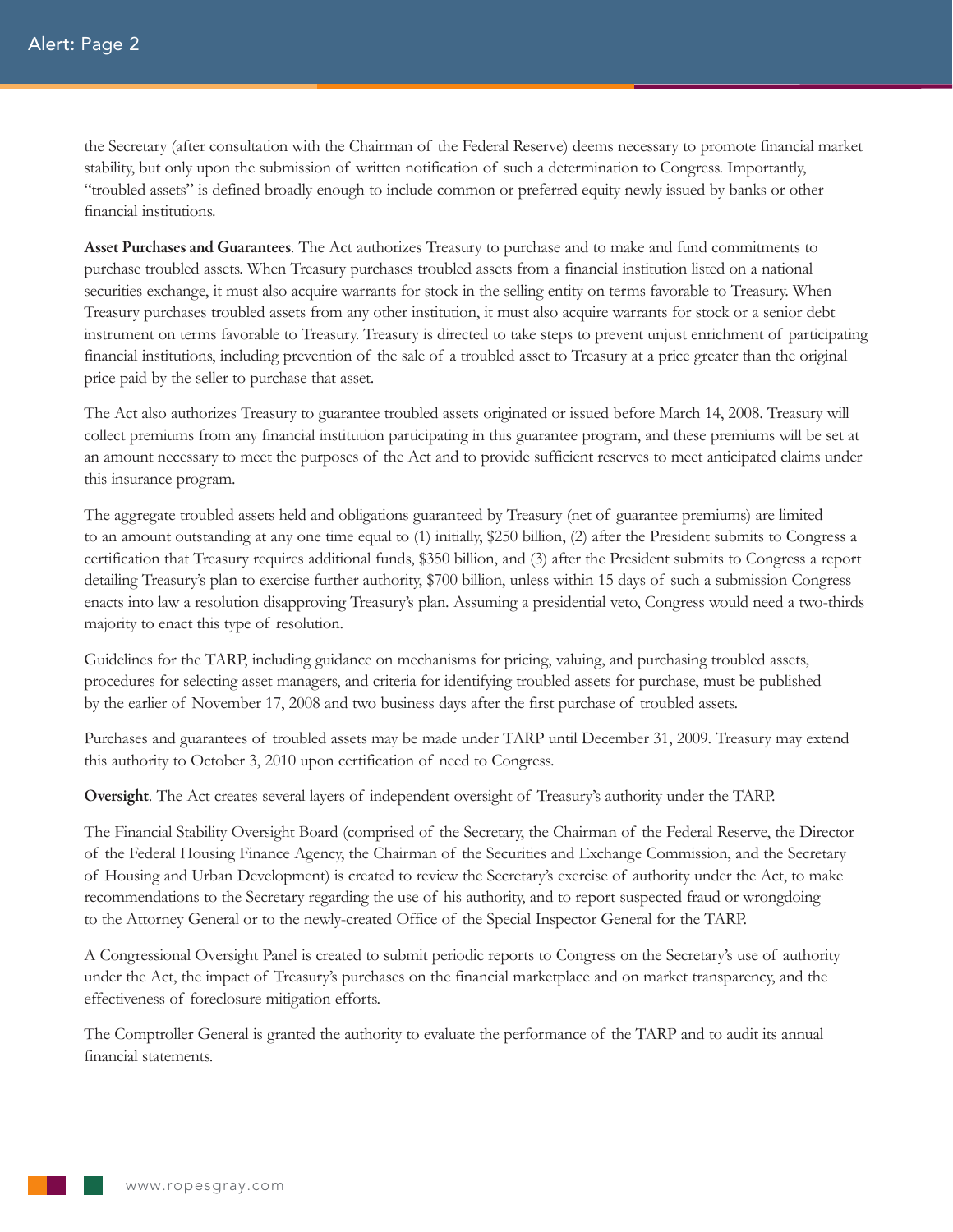Reporting Requirements. Treasury and other agencies will be subject to periodic reporting requirements under the TARP. Treasury is directed to submit detailed financial reports to Congress 60 days after the first exercise of power under the Act and every 30 days thereafter. Treasury is also directed to submit a report within seven days of each increment of \$50 billion of purchase commitments made, including a description of all transactions made during the reporting period, the pricing mechanisms used in these transactions, and a justification of the prices paid in the transactions. The Comptroller General is directed to report to Congress every 60 days on the activities and performance of the TARP. The Special Inspector General is directed to report to Congress every 60 days with a detailed statement of all purchases, obligations, expenditures and revenues associated with the TARP. The Office of Management and Budget and the Congressional Budget Office are directed to provide semi-annual reports.

Regulatory Reviews and Recommendations. Several agencies are directed to perform studies of potential factors that may have contributed to the current state of the financial system and to report their findings to Congress.

The Securities and Exchange Commission is directed to study the effects of mark-to-market accounting from several perspectives, including potential effects on bank failures in 2008, the impact of such standards on the quality of information available to investors, and the advisability of modifications to such standards, and to submit recommendations to Congress by January 1, 2009.

The Congressional Oversight Panel is directed to study regulatory reform of the financial markets and related consumer protection issues and to submit to Congress by January 20, 2009 recommendations for improvement, including recommendations regarding whether any market participants that are outside the current regulatory system should become subject to regulation, and whether there are any gaps in existing consumer protections.

Treasury is directed to study the current state of the financial markets and the regulatory system and to submit a report analyzing the current regulatory system and its effectiveness, including the over-the-counter swaps market and government-sponsored enterprises, and to provide recommendations to Congress by April 30, 2009. Specifically, Treasury is to provide recommendations regarding whether any financial market participants that are outside the current regulatory system should become subject to future regulation, and recommendations for potential enhancement of the clearing and settlement of over-the-counter swaps.

The Comptroller General is directed to study the extent to which leveraging and sudden deleveraging of financial institutions contributed to the current financial climate, and to submit recommendations to Congress by June 1, 2009.

Executive Compensation. If Treasury purchases troubled assets directly from a financial institution and as a result Treasury receives a meaningful debt or equity position in such financial institution, such financial institution must, in a manner satisfactory to Treasury, (1) adopt limits on compensation that excludes incentives to take unnecessary and excessive risks during the period that Treasury owns an equity or debt position in such financial institution, (2) recover bonuses paid on earnings or other criteria later proven to be inaccurate and (3) prohibit golden parachute payments during the period that Treasury owns an equity or debt position in such financial institution.

Any financial institution selling troubled assets to Treasury in auctions, where such purchases in the aggregate exceed \$300 million (including direct purchases), may not provide new golden parachutes to senior executives in the event of involuntary termination, bankruptcy filing, insolvency or receivership. Additionally, such financial institutions' tax deductions for compensation paid to the top five highest paid executives will be limited to \$500,000 per person per year, and will be subject to the 280G "golden parachute" rules limiting deductions for severance compensation to three times annual compensation.